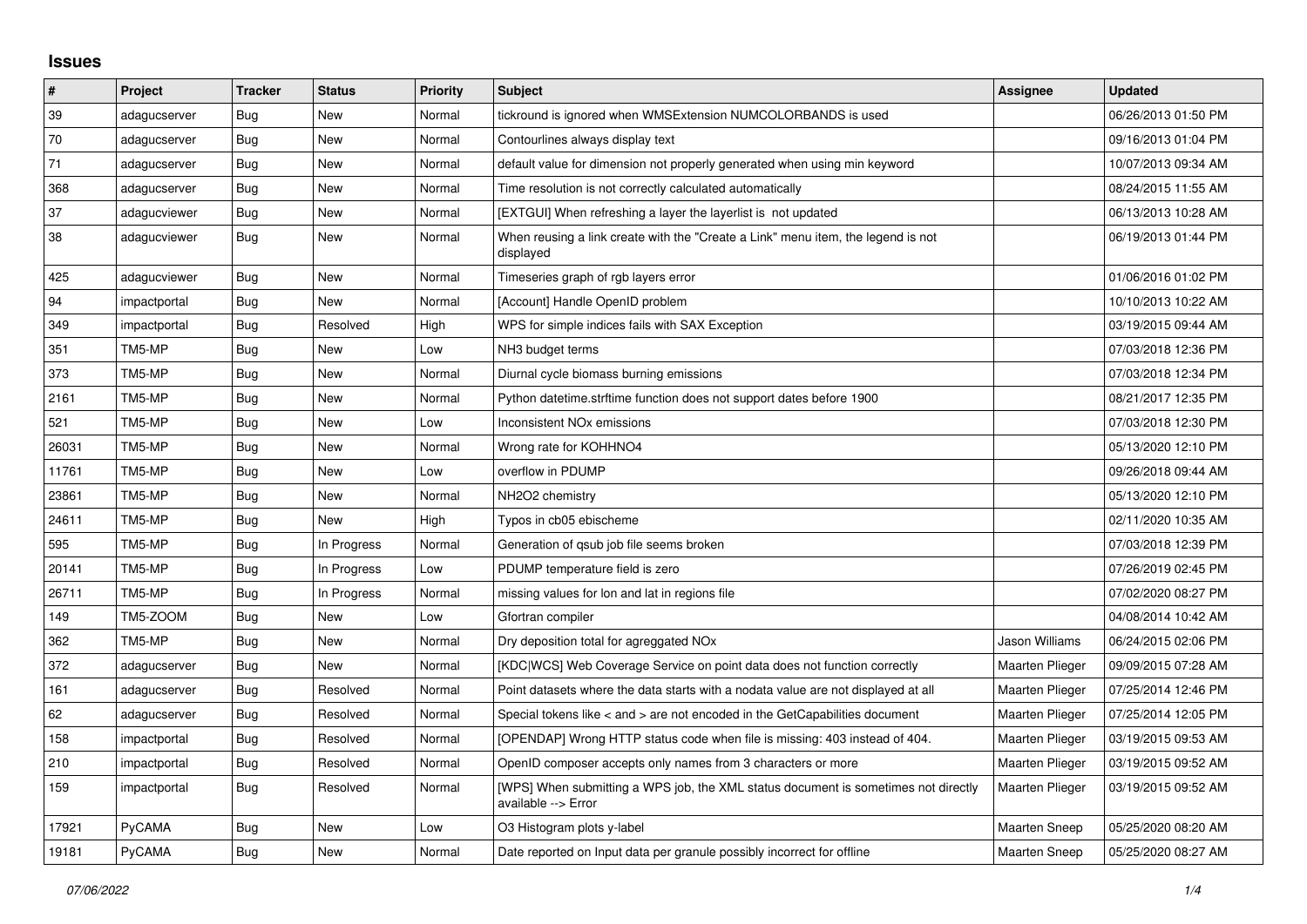| $\sharp$   | Project       | <b>Tracker</b> | <b>Status</b> | <b>Priority</b> | Subject                                                                                            | Assignee             | <b>Updated</b>      |
|------------|---------------|----------------|---------------|-----------------|----------------------------------------------------------------------------------------------------|----------------------|---------------------|
| 26181      | <b>PyCAMA</b> | <b>Bug</b>     | New           | Normal          | [PyCAMA] Time assigned to time-slice                                                               | <b>Maarten Sneep</b> | 06/02/2020 09:27 AM |
| 32511      | PyCAMA        | <b>Bug</b>     | New           | Normal          | use of coregistration package in loop crashes without warning ("terminated")                       | <b>Maarten Sneep</b> | 08/19/2021 11:24 AM |
| 27221      | <b>PyCAMA</b> | <b>Bug</b>     | Resolved      | Normal          | [PyCAMA] crash when encountering empty files                                                       | Maarten Sneep        | 07/28/2020 01:24 PM |
| 27251      | PyCAMA        | Bug            | Resolved      | Normal          | [PyCAMA] incompatibility with python 3.3                                                           | <b>Maarten Sneep</b> | 07/24/2020 08:23 AM |
| 28981      | PyCAMA        | <b>Bug</b>     | Resolved      | Normal          | [PyCAMA] Hard crash when processing NPP data                                                       | Maarten Sneep        | 11/27/2020 11:54 AM |
| 33291      | <b>PyCAMA</b> | <b>Bug</b>     | Resolved      | Normal          | [PDGS-ANOM-8804] Processing error on ALH                                                           | <b>Maarten Sneep</b> | 10/05/2021 05:33 PM |
| 34921      | PyCAMA        | Bug            | Resolved      | Normal          | Requested time not covered in CTM file                                                             | <b>Maarten Sneep</b> | 03/21/2022 09:52 AM |
| 35711      | <b>PyCAMA</b> | <b>Bug</b>     | Resolved      | Normal          | Delete useless get_pressures function in TM5_profile.py                                            | <b>Maarten Sneep</b> | 03/21/2022 09:48 AM |
| 1146       | PyCAMA        | Bug            | Feedback      | Normal          | Non-synchronized variables yield bogus results                                                     | Maarten Sneep        | 12/09/2020 10:44 AM |
| 320        | TM5-MP        | Bug            | In Progress   | Low             | <b>Budget inconsistencies</b>                                                                      | Philippe Le Sager    | 01/28/2016 01:00 PM |
| 549        | TM5-MP        | <b>Bug</b>     | In Progress   | High            | Restarbility broken                                                                                | Philippe Le Sager    | 03/17/2017 11:40 AM |
| 61         | adagucviewer  | Feature        | New           | Normal          | Custom coordinate systems can not be choosed, only the predefined in the map type are<br>available |                      | 07/17/2013 12:21 PM |
| 1012       | dummy         | Feature        | <b>New</b>    | Normal          | test gantt main project                                                                            |                      | 12/20/2016 09:09 AM |
| 74         | impactportal  | Feature        | New           | Normal          | [Search] Free text search: resolve on server not in browser                                        |                      | 10/10/2013 10:22 AM |
| ${\bf 76}$ | impactportal  | Feature        | New           | Low             | [Search] Group search results in folders                                                           |                      | 10/10/2013 10:22 AM |
| 77         | impactportal  | Feature        | New           | Normal          | [Data] Provide ECLISE data in climate4impact                                                       |                      | 10/10/2013 10:22 AM |
| 81         | impactportal  | Feature        | New           | Normal          | [Transformations] Time series plots WPS for multiple datasets                                      |                      | 10/10/2013 10:22 AM |
| 82         | impactportal  | Feature        | New           | Normal          | [GUI] Improve error messages                                                                       |                      | 10/10/2013 10:22 AM |
| 85         | impactportal  | Feature        | New           | Low             | [Basket]Enable grouping of data in datasets                                                        |                      | 10/10/2013 10:22 AM |
| 86         | impactportal  | Feature        | New           | Normal          | [Account] Keep history of what has been processed                                                  |                      | 10/10/2013 10:22 AM |
| 87         | impactportal  | Feature        | New           | Normal          | [Map & Plot] Enable to select multiple data from basket for plotting and mapping                   |                      | 10/10/2013 10:22 AM |
| 89         | impactportal  | Feature        | New           | Normal          | [Map&Plot]Generic data selection widget                                                            |                      | 10/10/2013 10:22 AM |
| 90         | impactportal  | Feature        | New           | Normal          | [Use cases] Precoocked data selection widget with use case data                                    |                      | 10/10/2013 10:22 AM |
| 91         | impactportal  | Feature        | New           | Normal          | [Basket] Move Basket in menu bar                                                                   |                      | 10/10/2013 10:22 AM |
| 350        | impactportal  | Feature        | New           | Normal          | Add a link to go to the basket at the bottom of the data discovery page                            |                      | 03/19/2015 10:59 AM |
| $75\,$     | impactportal  | Feature        | Resolved      | Normal          | [Search]Move backend to ESGF search                                                                |                      | 07/15/2014 02:10 PM |
| 80         | impactportal  | Feature        | Resolved      | Normal          | [Transformation] CDO indices calculations as WPS service                                           |                      | 03/19/2015 10:04 AM |
| 83         | impactportal  | Feature        | Resolved      | Normal          | [Basket]Add 'Remove all' button                                                                    |                      | 03/19/2015 09:58 AM |
| 84         | impactportal  | Feature        | Resolved      | Normal          | [Basket]Enable sorting on basket                                                                   |                      | 03/19/2015 09:57 AM |
| 88         | impactportal  | Feature        | Resolved      | Normal          | [Basket]Create widget for basket access in all portal elements                                     |                      | 03/19/2015 09:56 AM |
| 92         | impactportal  | Feature        | Resolved      | High            | [Test] Create a test environment to test new versions of climate4impact                            |                      | 03/19/2015 09:55 AM |
| 93         | impactportal  | Feature        | Resolved      | Normal          | [Basket] Add a "Get All" button to retrieve all items at once                                      |                      | 03/19/2015 09:56 AM |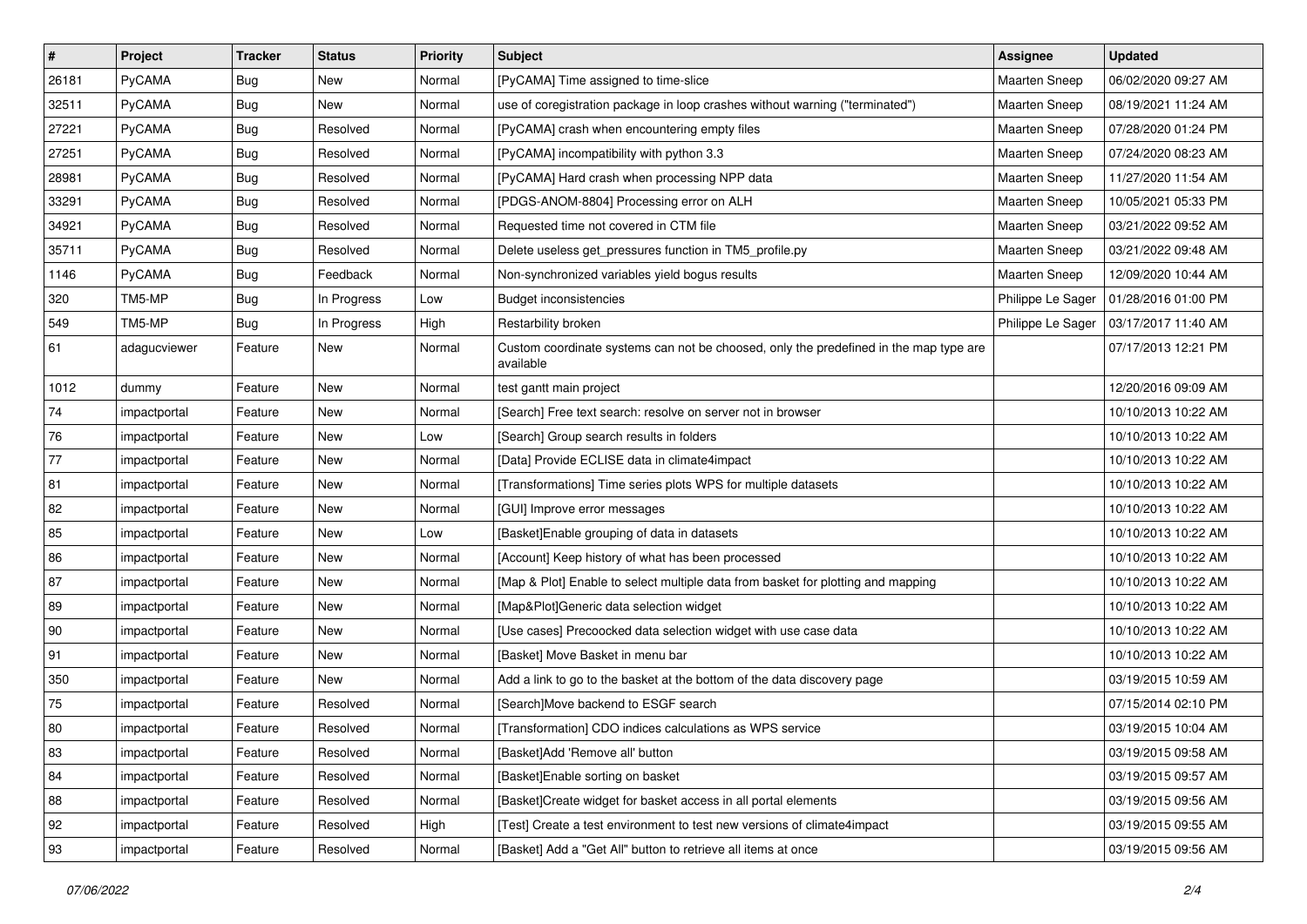| $\overline{\boldsymbol{H}}$ | Project       | <b>Tracker</b> | <b>Status</b> | <b>Priority</b> | <b>Subject</b>                                                               | Assignee               | <b>Updated</b>      |
|-----------------------------|---------------|----------------|---------------|-----------------|------------------------------------------------------------------------------|------------------------|---------------------|
| 1013                        | subproject 1  | Feature        | New           | Normal          | test subproject task gantt                                                   |                        | 12/20/2016 09:10 AM |
| 440                         | TM5-MP        | Feature        | <b>New</b>    | Low             | Assumption in calculation of friction velocity over land                     |                        | 07/03/2018 12:51 PM |
| 10221                       | TM5-MP        | Feature        | In Progress   | Normal          | MOGUNTIA and KPP                                                             |                        | 09/20/2018 01:59 PM |
| 12101                       | TM5-MP        | Feature        | New           | Low             | Updating Corner halo grid boxes                                              |                        | 10/10/2018 03:39 PM |
| 8931                        | TM5-MP        | Feature        | In Progress   | Low             | removing dependence on HDF4                                                  |                        | 11/18/2019 02:07 PM |
| 23221                       | TM5-MP        | Feature        | In Progress   | Normal          | Remapping of M7 dry/wet radii from restart file missing                      |                        | 12/05/2019 11:07 AM |
| 8611                        | TurboWin      | Feature        | New           | Normal          | displaying latest obs                                                        |                        | 12/19/2017 09:36 AM |
| 8621                        | TurboWin      | Feature        | New           | Normal          | WOW upload                                                                   |                        | 12/19/2017 09:42 AM |
| 8641                        | TurboWin      | Feature        | <b>New</b>    | Normal          | plot position offline                                                        |                        | 12/19/2017 09:44 AM |
| 8651                        | TurboWin      | Feature        | New           | Normal          | update to WMO cloud atlas                                                    |                        | 12/19/2017 09:46 AM |
| 8661                        | TurboWin      | Feature        | New           | Normal          | instruction videos                                                           |                        | 12/19/2017 09:49 AM |
| 8671                        | TurboWin      | Feature        | New           | Normal          | option to insert Relative Humidity                                           |                        | 12/19/2017 09:59 AM |
| 8681                        | TurboWin      | Feature        | New           | Normal          | SOG and COG computing                                                        |                        | 12/19/2017 10:03 AM |
| 367                         | TM5-MP        | Feature        | New           | Low             | Heterogeneous reaction rates for bulk aerosol version                        | Jason Williams         | 07/03/2018 12:36 PM |
| 40                          | adagucserver  | Feature        | Resolved      | Normal          | Highest value in Legend is not necessarily highest value in the map          | <b>Maarten Plieger</b> | 07/25/2014 12:06 PM |
| 944                         | PyCAMA        | Feature        | In Progress   | Normal          | Documentation of internal workings of PyCAMA                                 | <b>Maarten Sneep</b>   | 12/09/2020 11:13 AM |
| 9311                        | <b>PyCAMA</b> | Feature        | <b>New</b>    | Normal          | Processing status & lineage as table                                         | <b>Maarten Sneep</b>   | 05/25/2020 08:48 AM |
| 26171                       | PyCAMA        | Feature        | New           | Normal          | [PyCAMA] Skip L3 data in concatenation tool                                  | <b>Maarten Sneep</b>   | 06/02/2020 09:25 AM |
| 558                         | PyCAMA        | Feature        | In Progress   | Normal          | Coregistration                                                               | <b>Maarten Sneep</b>   | 11/06/2018 05:47 PM |
| 1511                        | PyCAMA        | Feature        | Resolved      | Normal          | Synchronization of variables                                                 | <b>Maarten Sneep</b>   | 08/21/2020 07:37 AM |
| 27361                       | PyCAMA        | Feature        | Resolved      | Normal          | [PyCAMA] record the file names of the input granules.                        | <b>Maarten Sneep</b>   | 07/29/2020 03:23 PM |
| 35721                       | PyCAMA        | Feature        | Resolved      | Normal          | Speed up get profiles and get temperature by numba                           | <b>Maarten Sneep</b>   | 03/21/2022 10:55 AM |
| 15151                       | PyCAMA        | Feature        | Feedback      | Normal          | Handling background correction parameters for SO2 and HCHO                   | <b>Maarten Sneep</b>   | 05/25/2020 08:47 AM |
| 15161                       | <b>PyCAMA</b> | Feature        | Feedback      | Normal          | Better handle wavelength calibration parameters in UPAS products             | <b>Maarten Sneep</b>   | 05/25/2020 08:49 AM |
| 22591                       | PyCAMA        | Feature        | Resolved      | Normal          | Implement O3_TCL on L2QC website                                             | Mark ter Linden        | 11/09/2019 05:03 PM |
| 336                         | TM5-MP        | Feature        | In Progress   | Normal          | budget consistent with mmix                                                  | Philippe Le Sager      | 12/01/2015 10:05 AM |
| 338                         | TM5-MP        | Feature        | New           | Low             | Modifying and extending input data for refractive indices                    | Twan van Noije         | 07/03/2018 12:53 PM |
| 73                          | impactportal  | Support        | Resolved      | Normal          | [ESG Security] No 'view' on data located at other ESG nodes as BADC and DKRZ |                        | 07/15/2014 02:10 PM |
| 26231                       | PyCAMA        | Support        | New           | Normal          | [PyCAMA] Verify configuration of PyCAMA for daily extractions                | Jacques Claas          | 12/01/2020 05:30 PM |
| 28421                       | <b>PyCAMA</b> | Support        | New           | Normal          | Prepare for version 2 quality control monitoring.                            | Jacques Claas          | 12/01/2020 05:39 PM |
| 26241                       | PyCAMA        | Support        | In Progress   | Normal          | [PyCAMA] Supply list of up to 12 parameters you want to follow over time     | Jacques Claas          | 12/01/2020 05:34 PM |
| 14161                       | <b>PyCAMA</b> | Support        | Feedback      | Normal          | Time dependent QC questionnaire                                              | Jacques Claas          | 04/28/2020 09:59 AM |